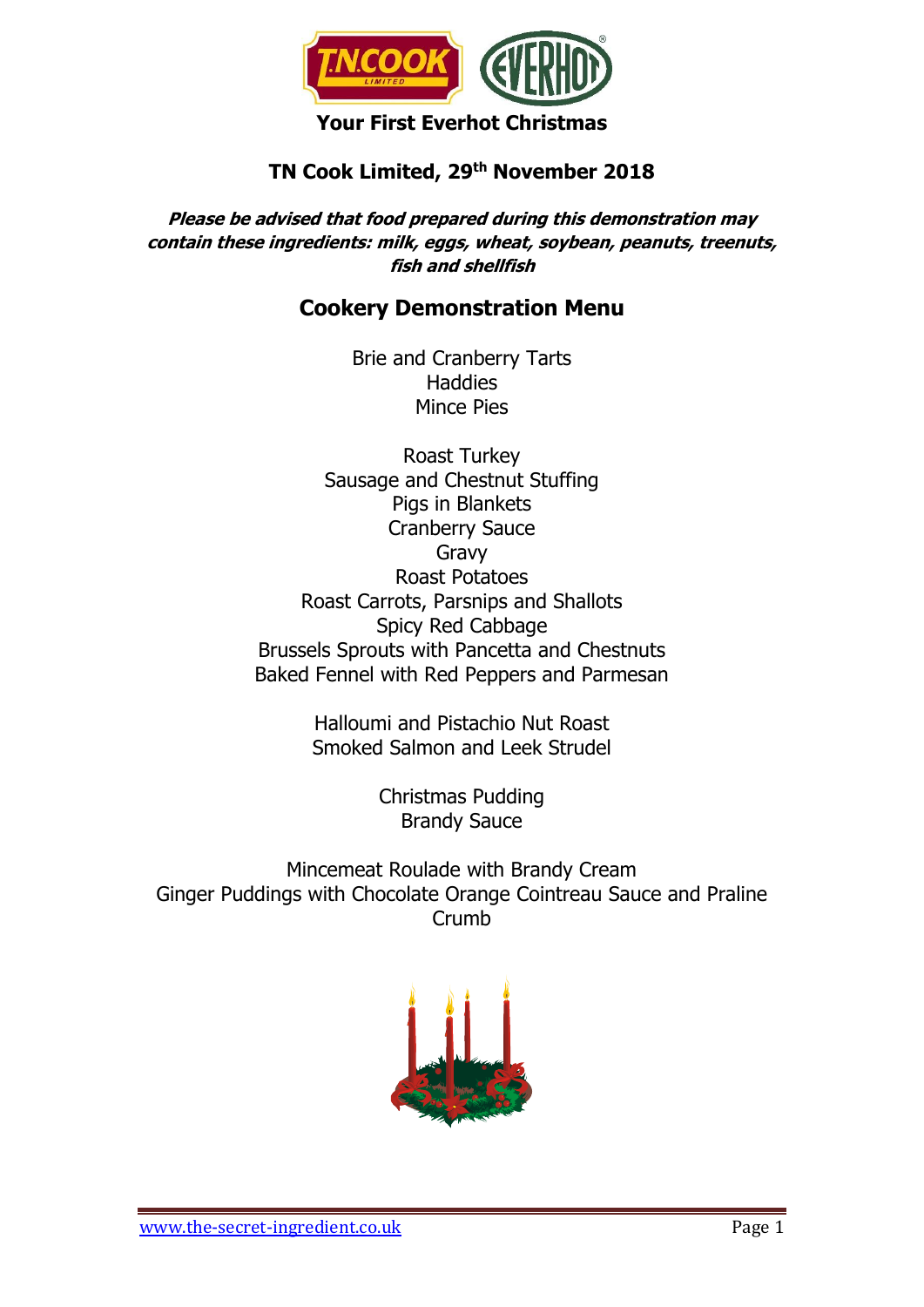## **ROAST TURKEY**

See page 47 of the Everhot Cookbook.

Wipe the turkey with kitchen paper and be sure to remove the giblets  $-$  use them to make stock for the gravy. A turkey can be around five times bigger than a chicken, so season it generously, both inside the cavity and outside to ensure the meat is well flavoured.

Stuff the neck end with your favourite stuffing and the cavity with onion, halved lemon and herbs. Do not stuff the central cavity or truss the turkey, as this will prevent heat from penetrating and circulating. Cover with bacon rashers and allow it to come up to room temperature before cooking (about 1 hour).

To test whether your turkey is cooked, pierce the thickest part of the thigh with a skewer. The juices should run golden and clear with no trace of pink. Or you can insert a cooking thermometer into the thickest part of the breast. The temperature should read 72C or above. Allow the turkey to rest for 30 minutes to 1 hour before carving – cover with foil and leave in a warm place or next to the Everhot.

## **ROAST POTATOES**

The Everhot Cookbook page 76

### **BRAISED RED CABBAGE**

The Everhot Cookbook page 91

### **BACON AND CHESTNUT STUFFING**

### **Ingredients**

2 tbsp rapeseed oil 4 tbsp parsley, chopped 1 large onion, finely chopped 100g cooked chestnuts, roughly chopped 2 rashers streaky bacon, roughly chopped grated rind of a lemon 2 cloves garlic, crushed 1 egg yolk 454g pack of sausagemeat salt and freshly ground black pepper 160g breadcrumbs

### **Method**

Heat the oil in a frying pan on the simmering plate and cook the onion, bacon and garlic for 5 minutes until softened. Transfer to a bowl. Add the sausagemeat, breadcrumbs, parsley, chestnuts, lemon rind, egg yolk and seasoning. Knead the mixture to ensure all +ingredients are well blended. Roll into equal-sized balls, place on a baking tray and cook in the roasting oven for 45 mins. Alternatively, place the stuffing in the neck end of the turkey.

### **PIGS IN BLANKETS**

Wrap cocktail sausages in stretched rashers of streaky bacon. Thread onto skewers and grill.

### **BREAD SAUCE** The Everhot Cookbook page 140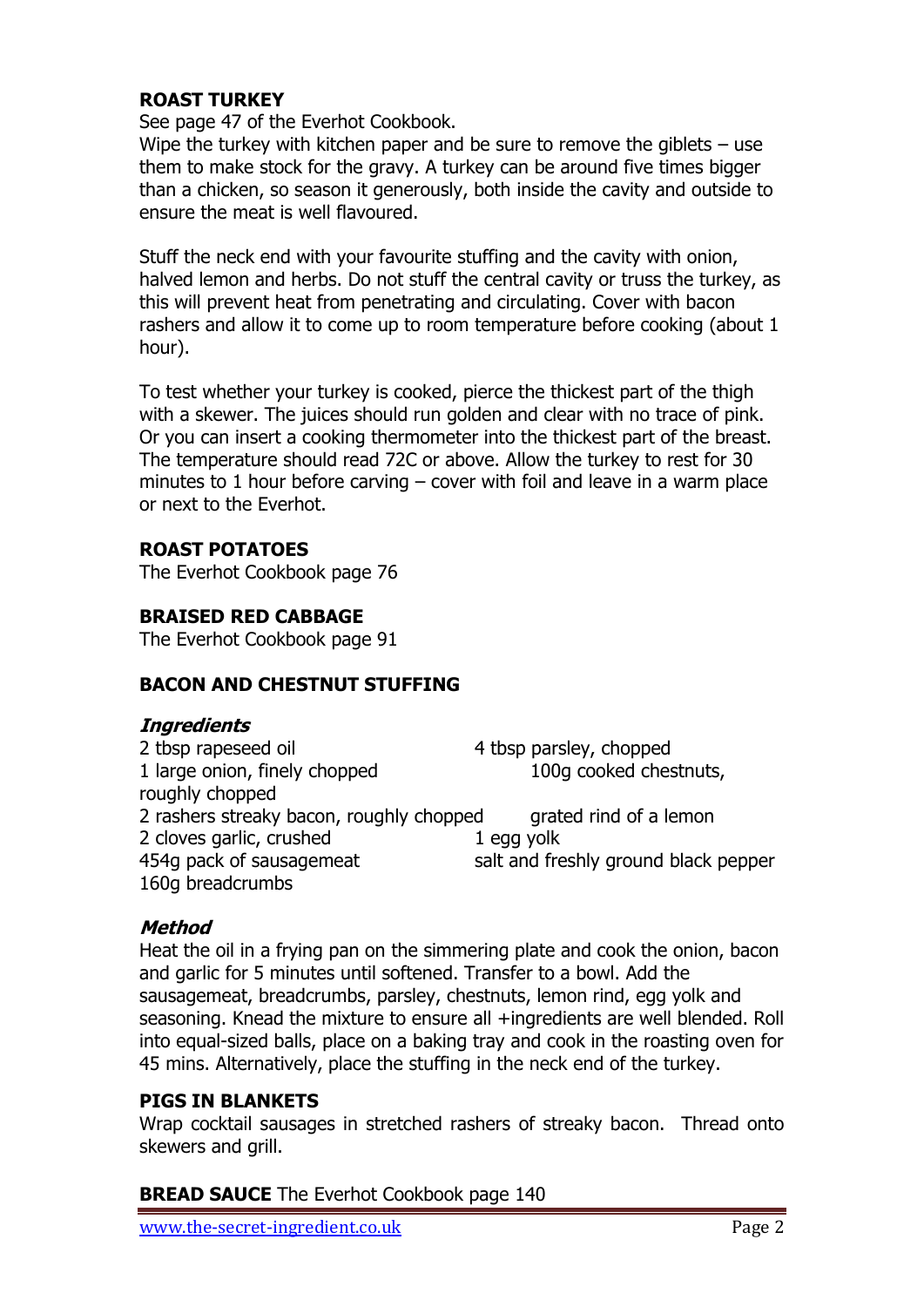### **CRANBERRY SAUCE**

The Twelve Days of AGA Christmas, pages 14 and 15

## **ROAST CARROTS, PARSNIPS AND SHALLOTS**

#### **Ingredients**

2 tbsp rapeseed oil 4 carrots, peeled and cut on the diagonal 3 parsnips, peeled and cut on the diagonal 8 banana shallots, peeled and quartered 40g butter 35g soft light brown sugar 20ml chicken stock salt and freshly ground black pepper chopped parsley, for garnish

## **Method**

Heat the oil in a large frying pan on the simmer plate. Add all the vegetables, butter and sugar. Cook for five minutes or until the sugar starts to caramelise and change colour. Add the chicken stock and seasoning. Place in top oven at 180C for 15-20 mins.

Garnish with parsley to serve.

### **BRUSSELS SPROUTS WITH PANCETTA AND CHESTNUTS**

#### **Ingredients**

1kg Brussels sprouts 250g pancetta, cut into 1cm cubes 1tbsp rapeseed oil 30g butter 100g whole cooked chestnuts, chopped 60ml Marsala freshly ground black pepper

### **Method**

Place the sprouts in a saucepan with a tsp of salt, cover with boiling water and place on the boiling plate for 5-10 mins, until tender, then drain. In a large frying pan, cook the pancetta in the oil on the simmer plate until crisp. Add the butter and chestnuts, then transfer the pan to the boiling plate and add the Marsala, letting it bubble. Put in the sprouts and combine well, seasoning to taste.

### **BAKED FENNEL WITH RED PEPPERS AND PARMESAN**

The Complete AGA Cookbook page 134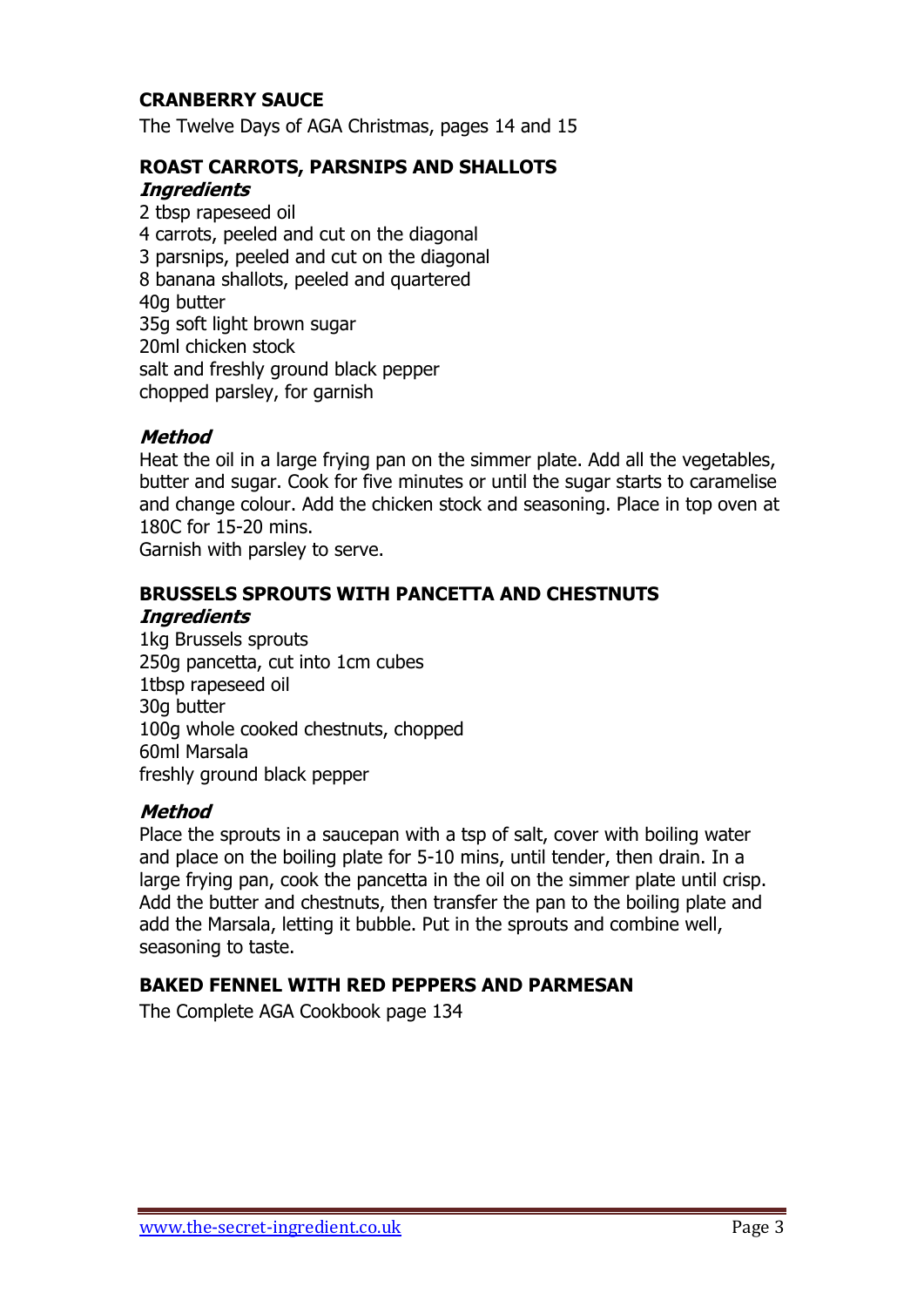## **MINCE PIES Mincemeat**

Makes 3 x 300g jars

## **Ingredients**

- 130g Bramley apple 35g nibbed almonds zest of 1 lemon 35g mixed peel zest of 1 orange 35ml brandy juice of <sup>1</sup>/<sub>2</sub> orange 35ml sherry 35g glace cherries, chopped 65g vegetable suet 85g dark brown Muscovado sugar 3g mixed spice 85g light soft brown sugar binch of salt 70g sultanas pinch of grated nutmeg 70g currants **pinch** of cinnamon 100g raisins
- 

## **Method**

Peel, core and dice the apple and place in a small pan. Cook on the simmer plate for a few minutes until the apple begins to soften. Remove from the heat and allow to cool completely. Place the glace cherries in a bowl with all the other ingredients. Add the cooled apple. Mix together until well combined. Spoon the mincemeat into sterilised jars\*, leaving a 1cm gap at the top. Place a disc of baking parchment over the top, seal and label. Store in a cool cupboard and leave to mature for at least 2-3 weeks before using.

\*To sterilise jars: wash thoroughly in hot, soapy water. Rinse well then place jars and lids upside down in the simmer oven for 30 minutes.

### **Pastry**

To get ahead – you can make your pastry and store in the fridge, wrapped in clingfilm or up to three days or in the freezer for up to three months. Makes 24 mini mince pies or 12 normal size

## **Ingredients**

150g/6 oz plain flour 100g/4 oz butter 2 tbsp cold milk 2 tbsp caster sugar

Well-greased bun tin

## **Method**

Sieve the flour and caster sugar into a bowl. Rub in the butter until it reaches the consistency of breadcrumbs. Add the milk and mix to form a firm dough. (This can be done in a food processor but take not to overmix as this makes the pastry tough!). Wrap the dough in clingfilm and leave to firm up in the fridge for about an hour. Roll out pastry thinly and cut into 12 rounds with 6cm cutter (or 24 with 5cm cutter if making mini versions). Press gently into the tin and place a teaspoon of mincemeat into the centre of each. For normal size: cut 12 rounds with 5cm cutter for lids. Brush edges of tops and bottoms with water and press the lids gently on to seal. For mini size: cut 24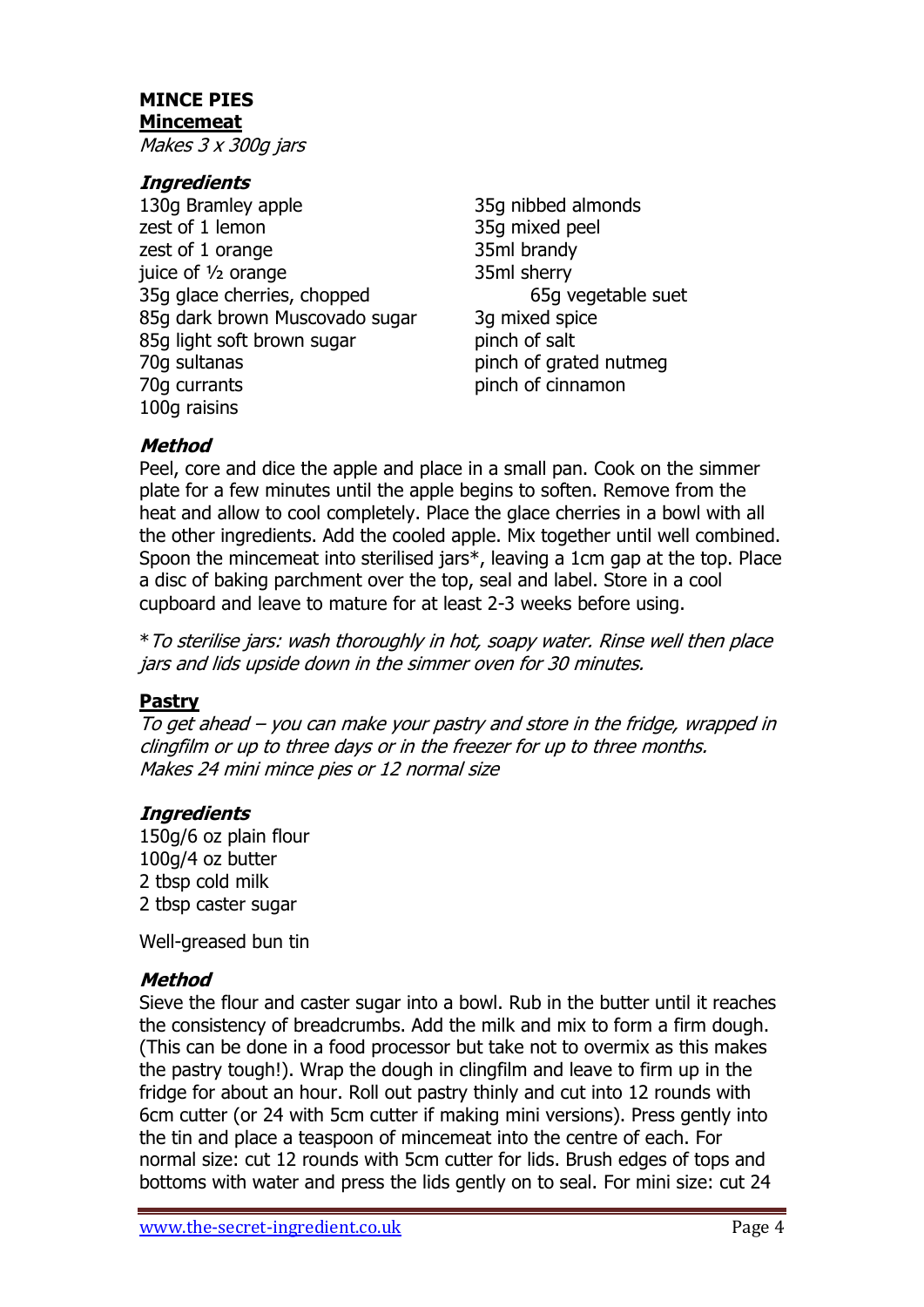star shapes and place on top of each pie. Brush tops with eggwash or milk and place tin in the top oven at 200C for 15-20 minutes (normal size), or 10 minutes (mini size) until pale golden brown. Cool in the tin for 10 minutes before easing gently out with a round-edged knife and leave to cool completely on a wire cooling rack.

Dust with icing sugar to serve

## **HADDIES**

Makes 24

## **Ingredients**

For pastry: 200g plain flour 100g butter 1 egg yolk 100g cheddar cheese, grated pinch of salt water to bind

### **For filling:**

200g smoked haddock 150ml milk 15g butter 15g plain flour 50g cheddar cheese, grated pinch of cayenne pepper salt and pepper

### **Method**

Make the pastry by rubbing in method or in a food processor. Leave to chill for 30 minutes. Meanwhile, poach the smoked haddock in the milk for 10 mins in the top oven at 200C. Remove and, when cool, skin, flake and remove any bones. Set aside, reserving the poaching milk. Make the cheese sauce by melting the butter in a saucepan on the simmer plate, add the flour and mix to a paste, then gradually add the poaching milk. When the sauce is smooth, add the grated cheese and season with the cayenne, salt and pepper. Add the flaked haddock and mix to combine. Roll out the pastry and cut into 24 rounds (using a plain cutter approx. 8cm). Place the rounds on a large baking sheet, lined with Bake-O-Glide or baking parchment. Place teaspoonfuls of the filling in the centre of each pastry round. Brush the edges of the pastry with a little water, then fold into a three-cornered shape, pressing the edges of the pastry together. Brush with milk or eggwash. Place in the top oven at 200C for 15-20 mins.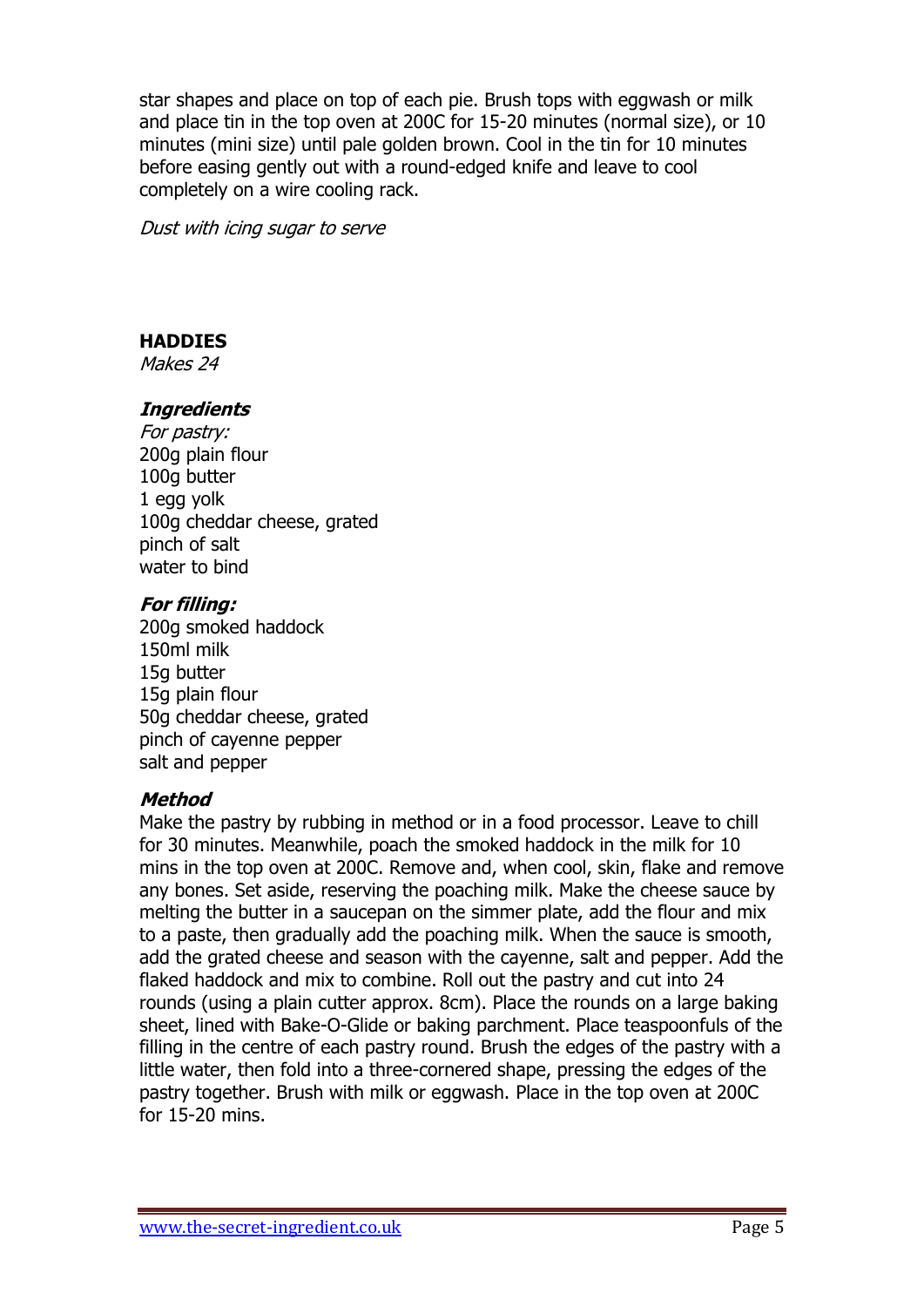## **GINGER PUDDING WITH CHOCOLATE ORANGE GRAND MARNIER SAUCE AND PRALINE CRUMB**

Festive Recipes by Angela Gray, page 132

### **MINCEMEAT ROULADE WITH BRANDY CREAM**

### **Ingredients**

5 medium eggs, separated 2 tbsp brandy 250g caster sugar 3 tbsp icing sugar 1 tsp vanilla extract 225g mincemeat 100g self-raising flour 350ml double cream

### **Method**

Line a rectangular swiss roll tin (approx. 35 x 25cm) with Bake-O-Glide or baking parchment. Place the egg yolks, caster sugar and vanilla in a bowl and beat for 6-8 minutes until the mixture has doubled in volume and is thick and creamy. In a separate clean bowl whisk the egg whites with a pinch of salt until they form stiff peaks. Using a metal spoon, fold the mincemeat and selfraising flour into the egg yolk and sugar mixture. Gently fold in the egg whites. Pour into the swiss roll tin and place in the top oven at 160C for 18-20 minutes or until golden brown and firm in the centre.

Place a large sheet of baking parchment on your worktop. Tip the roulade onto the parchment and peel off the Bake-O-Glide or parchment. Using a sharp knife, make a shallow cut about 2 cm in along one of the short edges. Roll the roulade up, using the paper to help you and allow to cool completely.

#### **To make the filling:**

whisk the double cream in a large bowl until thick, then fold in the brandy and icing sugar to taste.

#### **To assemble the roulade:**

When cool, unroll the roulade and use a palette knife to spread the brandy cream over the roulade. Re-roll the roulade, dust with icing sugar and place on a serving plate.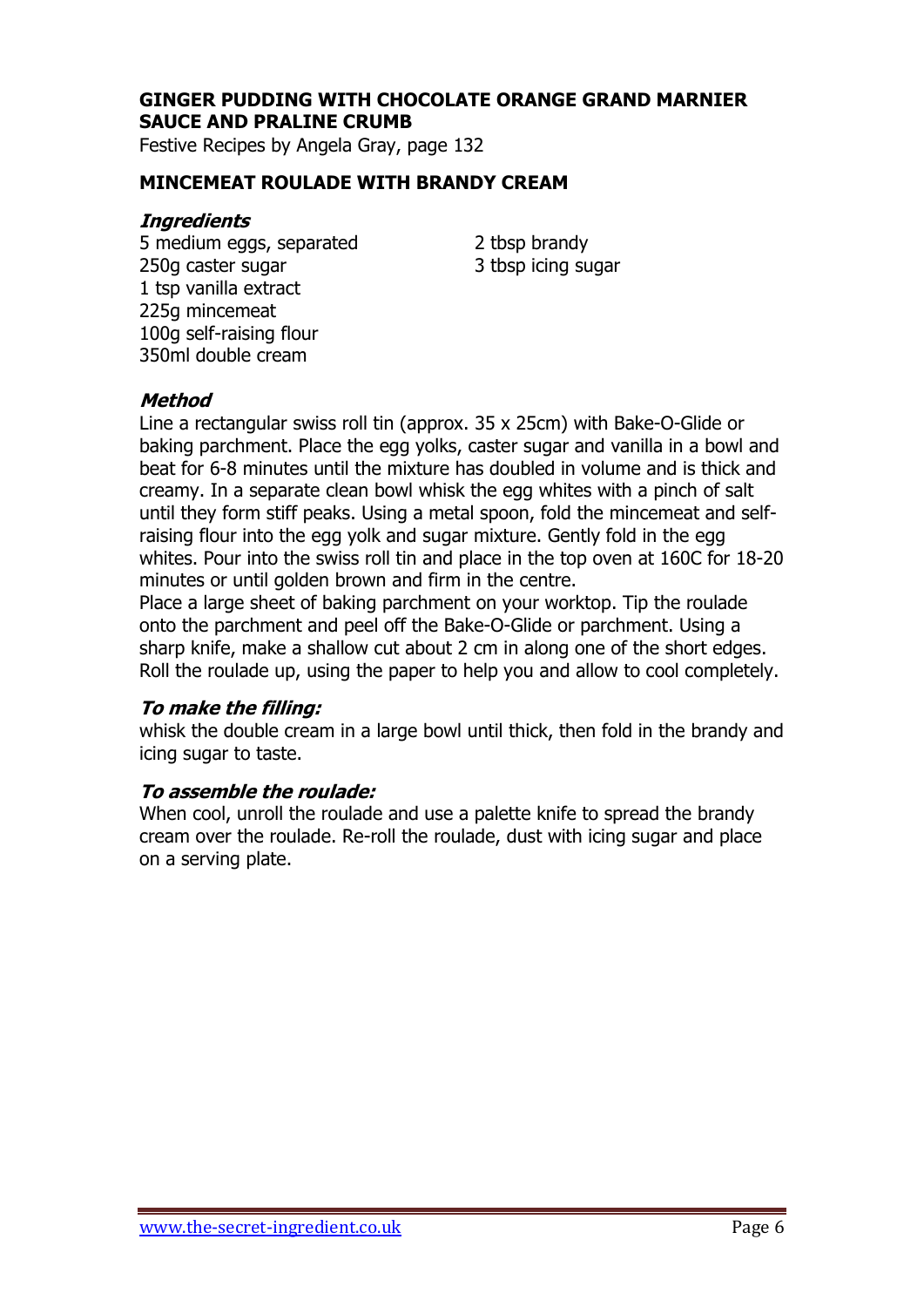### **SMOKED SALMON AND LEEK STRUDEL**

### **Ingredients**

4 tbsp olive oil 1 lemon, juice of half, plus half cut into wedges 6 banana shallots, finely sliced 100g smoked salmon, roughly chopped 4 leeks, cut into 1cm slices 4 filo pastry sheets 100ml dry cider Plain flour to dust 100ml light cream cheese Flatleaf parsley, chopped, to garnish

### **Method**

Put 1 tbsp olive oil into a frying pan and heat on the simmer plate. Add the shallots and leeks and fry gently for 10 mins until starting to soften. Move to the boiling plate and add the cider. Allow to bubble for a couple of minutes and then stir in the cream cheese and lemon juice. Move back to the simmer plate until the vegetables are tender. Remove from the heat and stir in the smoked salmon. Season with black pepper.

Lay a sheet of filo pastry on a Bake-O-Glide lined baking tray. Brush with oil and repeat with the other three sheets of pastry. Spoon the salmon and leek mixture along the centre of the pastry lengthways, leaving a 4cm border at each end. Fold over one of the long edges of pastry to over the filling, then fold in the short ends. Finally roll the strudel onto the rest of the pastry to fully enclose it. Brush with the remaining oil and bake in the top oven at 200C for 25-30 minutes until golden and crisp. Sprinkle with parsley and serve with the lemon wedges.

## **MINI BRIE AND CRANBERRY TARTS**

The Everhot Cookbook, page 22